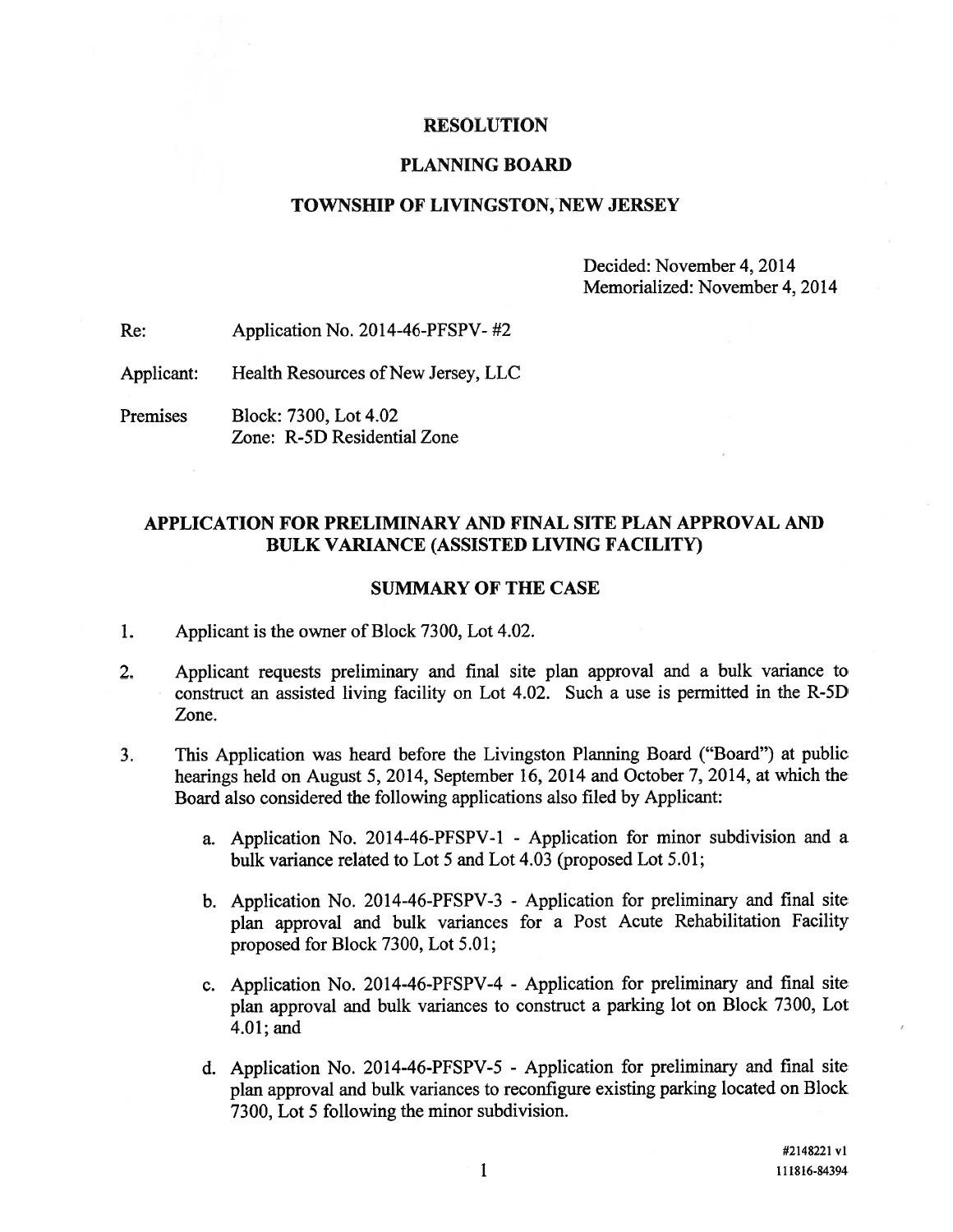- 4. Applicant filed this Application and each of the other four above-referenced applications separately and separate filing fees were computed for each; however, because all five applications involved <sup>a</sup> single Applicant and adjacent property, all five applications were presented as one comprehensive overall Plan as requested by the Township Technical Review Committee (TRAC) and were considered simultaneously at the same public hearings.
- 5. The Township Engineer, Richard Calbi, the Township Assistant Engineer, Jeannette Harduby, and the Township Planner, Veena Sawant, prepare<sup>d</sup> <sup>a</sup> comprehensive detailed repor<sup>t</sup> with regar<sup>d</sup> to all five applications, dated April 8, <sup>2014</sup> and revised through September 15, 2014 ("Professional Report"). It is attached to and incorporated in this Resolution, it will be referred to by page. The property has an extensive history which is well documented on pages 4 and 5 in the Professional Report.
- 6. The Applicant was represented by Barry H. Evenchick, of Walder Hayden, P.A. law firm who presented proo<sup>f</sup> that all jurisdictional requirements including service and publication of notice have been met and that all taxes owed on the site have been paid.
- 7. Testifying on behalf of the Applicant were J. Michael Petry, who was accepted by the Board as an exper<sup>t</sup> in the fields of engineering and <sup>p</sup>lanning; Roland Borgiund, who was accepted by the Board as an exper<sup>t</sup> in the field of architecture; and Gordon Meth, who was accepted by the Board as an exper<sup>t</sup> in traffic engineering.
- 8. In addition, the Board retained Brian Conway, <sup>a</sup> licensed landscape architect, who presented testimony concerning Applicant's propose<sup>d</sup> landscaping and the Board retained the following additional professionals who prepare<sup>d</sup> reports in connection with these applications: Maser Consulting (Traffic - 8/20/14); Hatch Mott MacDonald (Sanitary Sewer & Water - 9/15/14); Maser Consulting (Drainage - 9/12/14).
- 9. On October 7, 2014, William Munday of the law firm McCusker, Anselmi, Rosen and Carvelli, appeare<sup>d</sup> on behalf of Inglemoor Care Center L.P. (a potential business competitor of Applicant) in objection. Mr. Munday presented John Chadwick who was accepted by the Board as <sup>a</sup> <sup>p</sup>lanning consultant and who testified in opposition to some aspects of some of the requested variances.
- 10. Lawrence Neher, Esq. appeare<sup>d</sup> on behalf of Temple B'Nai Abraham who indicated that the Temple had met with the Applicant and had entered into <sup>a</sup> written agreemen<sup>t</sup> with it with regar<sup>d</sup> to certain aspects of this Application and the other four applications, which impact the Temple properties. He asked the Board to impose <sup>a</sup> condition upon all five applications to require that <sup>a</sup> Certificate of Occupancy not be issued until the Temple had supplied an Estoppel Certificate indicating that the terms the written agreement between the Applicant and the Temple had been met.
- 11. Three residents from nearby homes appeare<sup>d</sup> either in opposition to aspects of the individual filed applications, or to aspects of them, or to clarify questions with regar<sup>d</sup> to some aspects of the five applications. They were Bunnie Ratner, Jeralyn Kobrick and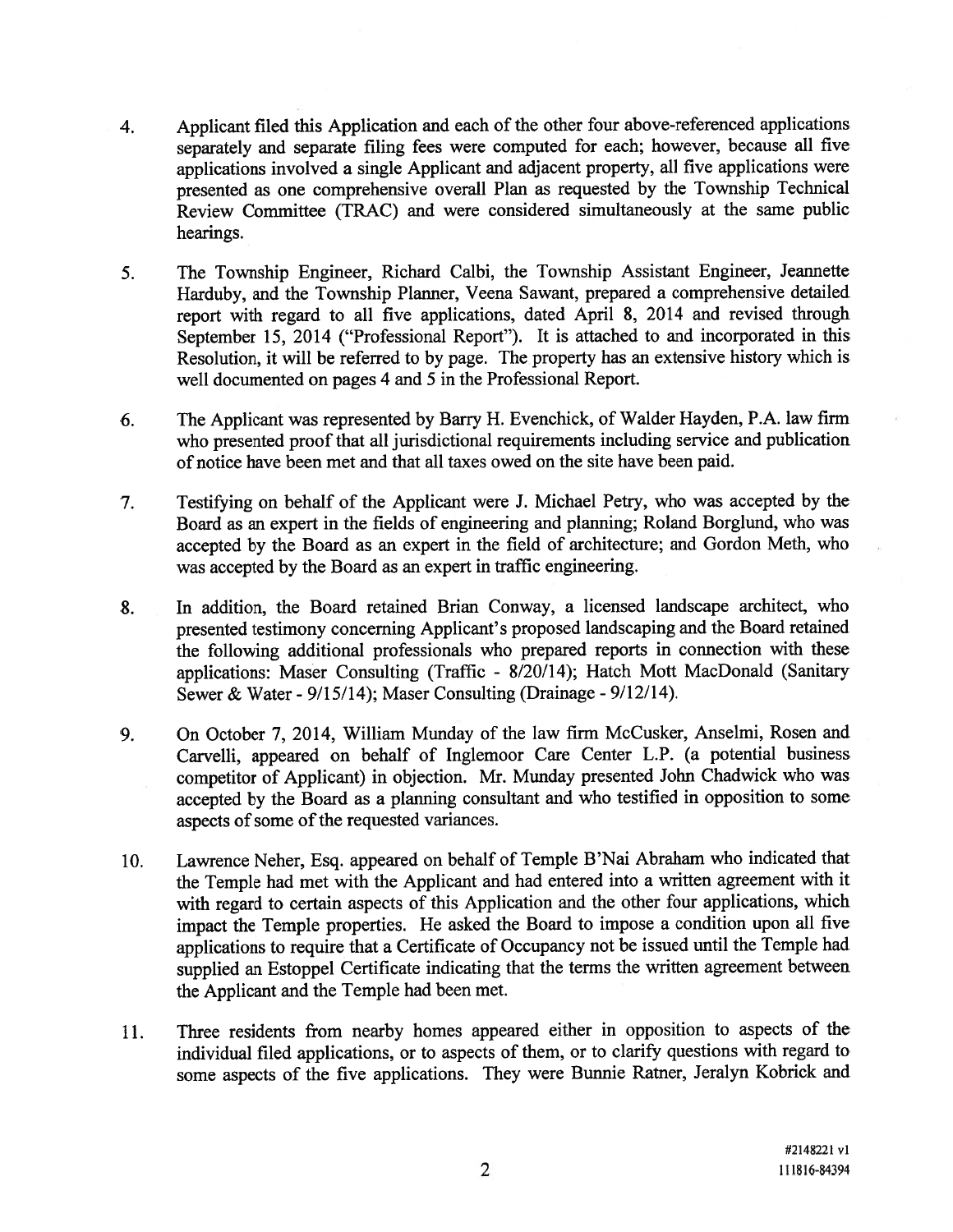- 12. Robert Rashkes. On October 7, 2014, Applicant notified the Board that Applicant had entered into <sup>a</sup> written agreemen<sup>t</sup> with Mrs. Ratner to address her site <sup>p</sup>lan concerns.
- 13. The Board did not receive notice of the terms of the agreements with Temple B'Nai Abraham and Ratner, nor did the Board indicate it would be responsible for enforcement of those agreements. For the record it was also noted that Bunny Ratner is the wife of Board Member Samuel Ratner, who recused himself from this matter.
- 14. Subsequent to the conclusion of the hearings, the Applicant made <sup>a</sup> reques<sup>t</sup> for individual bifurcated Resolutions for each of the five separate Applications.

## FINDINGS OF FACT

- Applicant requests preliminary and final site <sup>p</sup>lan approva<sup>l</sup> and variances to construct <sup>a</sup> 1. three-story, 124-unit assisted living facility with sub-grade parking garage with <sup>98</sup> spaces, including <sup>4</sup> barrier free spaces. An additional 29 surface parking spaces are proposed, with an additional <sup>4</sup> barrier free spaces, bringing the total propose<sup>d</sup> parking spaces for Lot 4.02 to 127.
- 2. Applicant proposes to clear existing trees and bush areas, construct two gazebos, and <sup>p</sup>lant <sup>a</sup> variety of deciduous and evergreen trees within the interior of the site and the parking area. The existing landscaped buffer berm will remain.
- 3. The project will be accessed from two, 24-foot wide ingress and egress driveways along East Cedar Street. Applicant will also construct <sup>a</sup> 12-foot wide grass paver emergency vehicle access lane along the rear side of the building.
- 4. As Mr. Borglund testified, the propose<sup>d</sup> building will be constructed with high quality brick, stucco, stone, and glass.
- 5. <sup>A</sup> prior applicant previously obtained site <sup>p</sup>lan approva<sup>l</sup> to construct age-restricted apartments on the same property. As Mr. Petry testified, the assisted living facility will have <sup>a</sup> smaller footprint than the previously approve<sup>d</sup> apartments. The new application also proposes LED lighting fixtures, which are more efficient and have less impact on surrounding uses than the previously approve<sup>d</sup> metal haloid fixtures. Mr. Meth also testified that that propose<sup>d</sup> assisted living facility will have <sup>a</sup> lesser traffic impact than the previously approved apartments.
- 6. Mr. Petty testified that constructing the previously approve<sup>d</sup> apartment building would require rock blasting to occur for <sup>a</sup> 6-month period. Instead of <sup>6</sup> months of rock blasting, Mr. Petry testified that the currently propose<sup>d</sup> development would require approximately <sup>30</sup> days of rock removal, much of which could be accomplished without blasting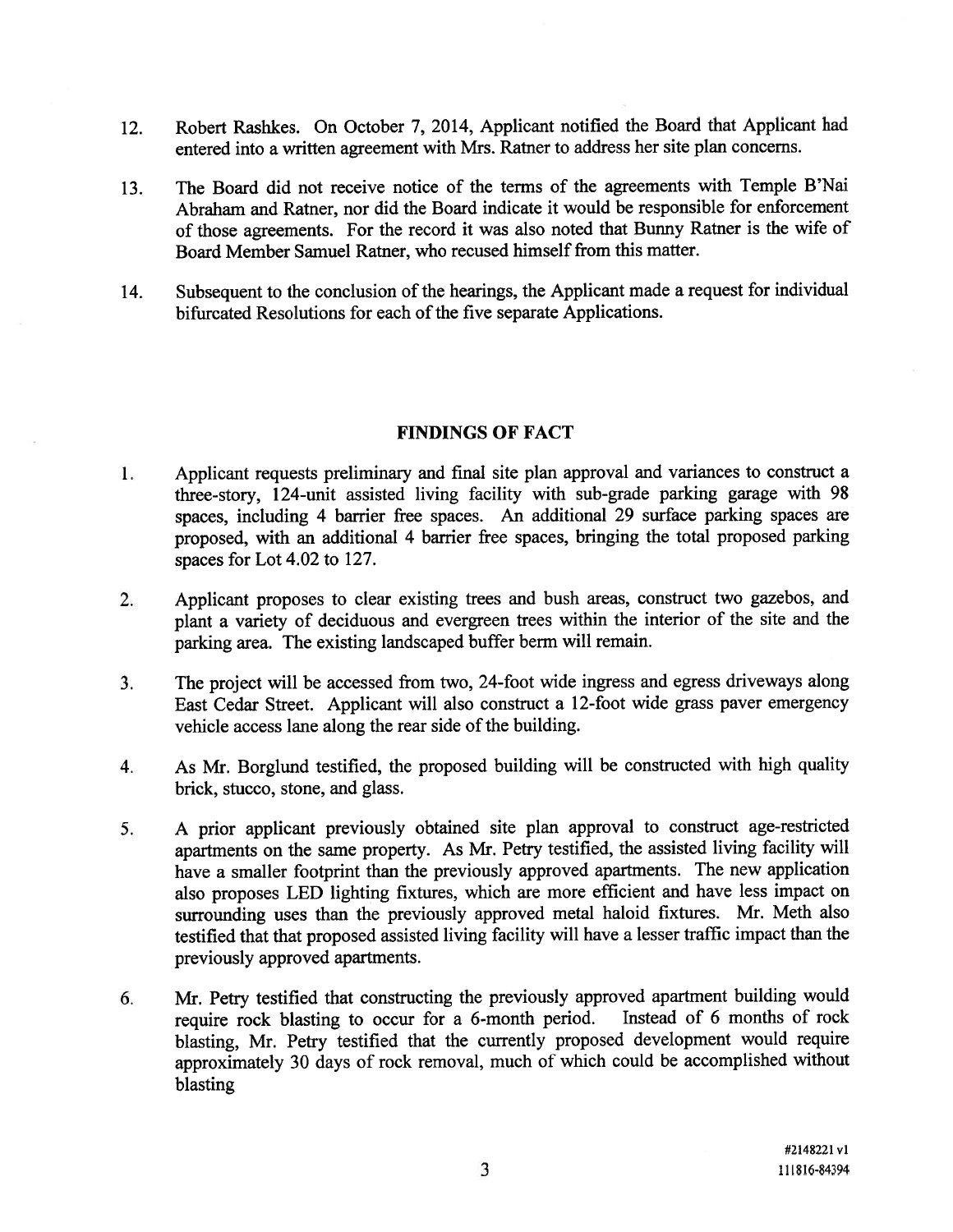- 7. In addition to preliminary and final site <sup>p</sup>lan approval, Applicant requires <sup>a</sup> variance from Township Code §170-103F(3), which allows <sup>a</sup> maximum building height of "no more than three stories at the front of the building façade and <sup>a</sup> maximum of 498 feet above mean sea level measured at the highest point of the roof." Applicant proposes <sup>a</sup> threestory building, which complies with the first part of  $\S$  170-103F(3); however, Applicant requires <sup>a</sup> variance from the second par<sup>t</sup> of §l70-103F(3), as the building will sit at 500.5 feet above mean sea level, and, thus, exceeds the maximum permitted elevation by approximately 2.5 feet.
- 8. Applicant also agreed to further supplement the proposed landscaping and to comply with the comments presented in <sup>a</sup> letter dated September 30, 2014 from Mr. Conway.
- 9. Mr. Petry also testified that granting the variance would not cause any substantial detriment to the public good or substantially impair the zoning plan or ordinance. Specifically, he testified that the building complies with the three-story limitation and that the additional 2.5 feet above the mean sea level will not be perceptible to the human eye and thus, will not have <sup>a</sup> detrimental impact on the surrounding properties or the public at large.
- 10. Mr. Chadwick did not provide any specific testimony regarding the height. Any he did provide was contrary to Mr. Petry's testimony. However, Mr. Chadwick's testimony was cursory, unsupported by analysis or facts, and was admittedly not based on <sup>a</sup> thorough review of the plans. By contrast, Mr. Petry provided significant, factually based testimony over the course of all three hearings. The Board finds Mr. Petry's testimony to be credible. The Board finds Mr. Chadwick's testimony to be <sup>a</sup> net opinion and does not find his testimony to be persuasive. The Board further notes that the objector presenting Mr. Chadwick did not offer any supportive evidence and that the greater breadth of the evidence presented by the Applicant provided greater credibility.

# **CONCLUSIONS**

- The Board grants the reques<sup>t</sup> made by the Applicant for separate Resolutions on each of 1. the five individual Applications which were consolidated for hearing.
- 2. This Application meets the requirements for preliminary and final site <sup>p</sup>lan approval.
- 3. The Board grants of variance of 2.5 feet from Township Code §170-103F(3), for proposing <sup>a</sup> building at 500.5 feet above the mean sea level when <sup>a</sup> maximum of <sup>498</sup> feet is permitted.
- 4. As this assisted living facility is associated with the hospital, it is an inherently beneficial uses. Thus, the variance requested in connection with this Application satisfies the positive criteria set forth in N.J.S.A. 40:55D-70(c)(2).
- 5. The Application also meets the positive criteria set forth in N.J.S.A. 40:55D-70(c)(2). Among other purposes, the Board concludes that the Application for an assisted living facility promotes the public health and contributes to the well-being of persons. The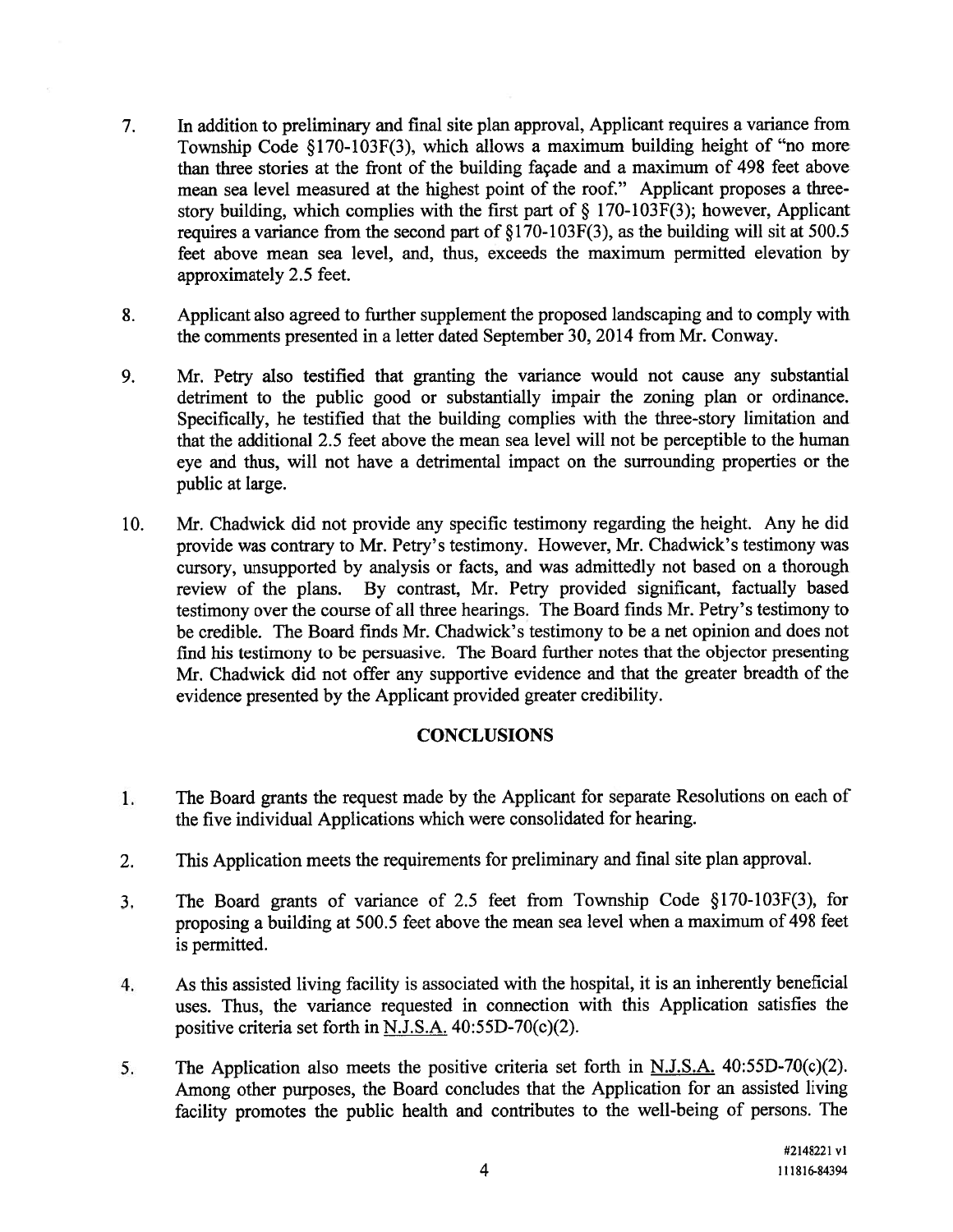benefits of this Application include, but are not limited to, (i) reducing the overall traffic impact from the previously approved apartment building; (ii) providing <sup>a</sup> comprehensively designed medical facility that compliments the hospital campus; and (iii) reducing the amount of rock blasting necessary to develop the property. Any detriment from the 2.5-foot deviation in height (which constitutes an approximately 0.5% deviation) is far outweighed by the benefits of this approval.

- 6. The Application also satisfies the negative criteria set forth in N.J.S.A. 40:55D-70(c), such that relief can be granted without substantial detriment to the public good and without substantial impairment to the zone plan. Specifically, the building complies with the 3-story limitation and the 2.5-foot deviation would not be perceptible.
- 7. Pursuant to <u>N.J.S.A.</u> 40:55D-70(c)(2), the Board grants and approves a variance of 2.5 feet from Township Code 170-103F(3) as to the elevation of the building height which shall be 500.5 feet above sea level.
- 8. This approval is subject to the following conditions agreed to by the Applicant on the record:
	- A. Written responses to the final memoranda of the Township Engineer and Planner shall be provided.
	- B. The Site Plans shall be revised to: (1) show all changes agreed to on the hearing record; (2) identify in generalized terms how work will be phased so as to preserve safety and functionality of the site during construction; and (3) make minor adjustments to parking in response to points raised by the Township Engineer, provided that the total number of parking spaces on and off site continue to be in excess of the requirements of the Township Code.
	- C. No CO will be issued in conjunction with this site until the written agreemen<sup>t</sup> between the applicant and Temple B'Nai Abraham has been met by means of the Temple provided an Estoppel Certificate.
	- D. The Board's Model Conditions of Approval annexed hereto are incorporated herein.
	- E. The conditions in (A) and (B) above and Model Conditions Nos. 6, 8, 11, 14, 17 and 18 shall be complied with prior to the issuance of any permits.

NOW, THEREFORE, for the reasons set forth herein and as stated on the Record by the Members of the Planning Board of the Township of Livingston, it is resolved that Preliminary and Final Site Plan approva<sup>l</sup> for the Application, with variances, be and is hereby granted and approved, subject to the terms and conditions as set forth herein.

Stephen A. Santoka, Acting Chairman

#2148221 vi 5 111816-84394